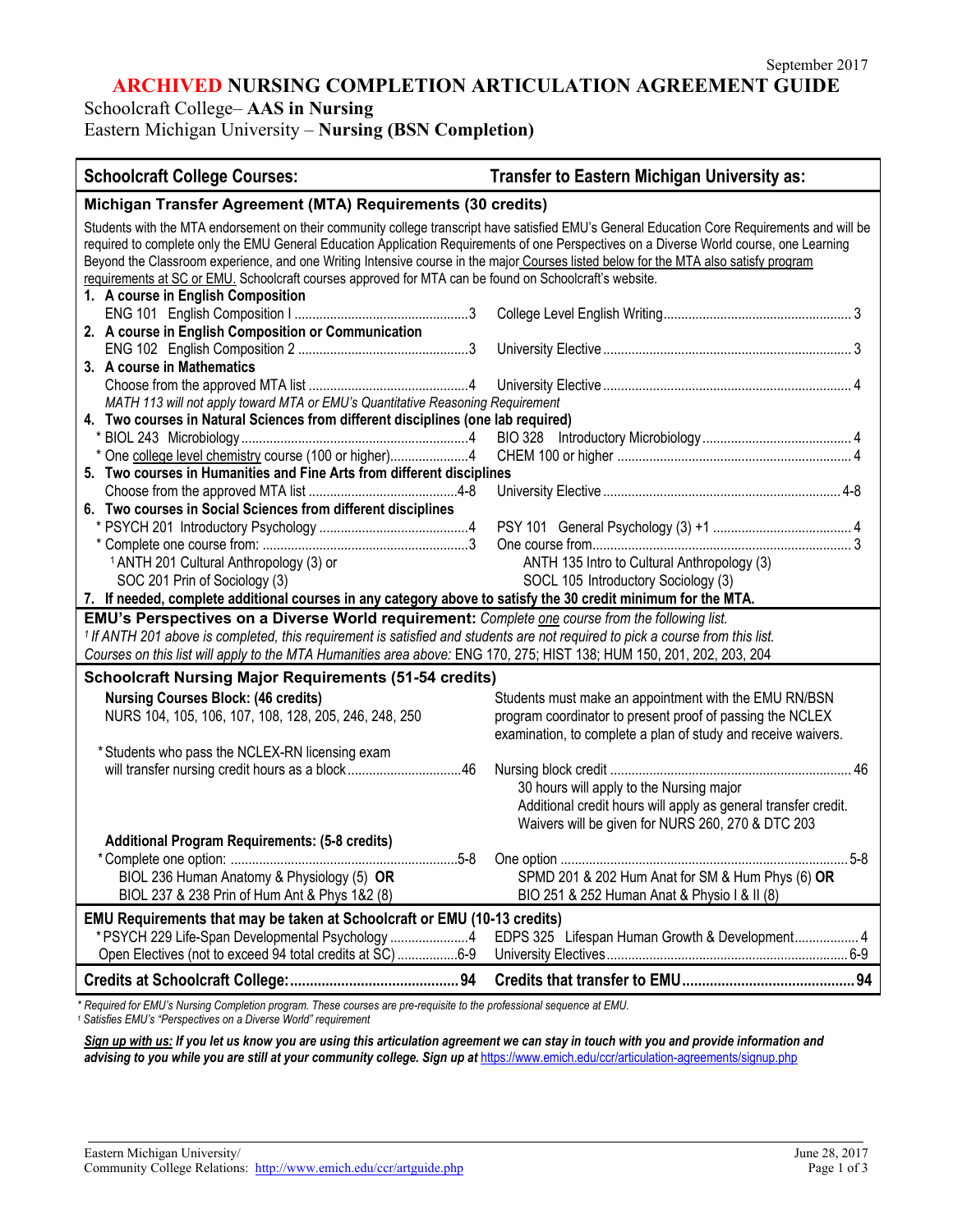# **ARCHIVED NURSING COMPLETION ARTICULATION AGREEMENT GUIDE**

Schoolcraft College– **AAS in Nursing**

Г

Eastern Michigan University – **Nursing (BSN Completion)**

| <b>Completion of the Nursing Program at EMU</b><br><b>Major Requirements (30 credits)</b>                                                                                                                                                                                                                                                            | Suggested Sequence for completing the program:                                                                                                                                                                       |
|------------------------------------------------------------------------------------------------------------------------------------------------------------------------------------------------------------------------------------------------------------------------------------------------------------------------------------------------------|----------------------------------------------------------------------------------------------------------------------------------------------------------------------------------------------------------------------|
| NURS 265 R.N. Essentials of Prof Nursing Practice I  3<br>NURS 300 Reading and Writing in Nursing Studies  3<br><sup>1</sup> NURS 365W R.N. Essentials of Prof Nursing Practice II 3<br>NURS 374 Nursing Research Concepts for Practice 3<br>NURS 453 Community-based Nursing for RNs  3<br>NURS 465 R.N. Essentials of Prof Nursing Practice III  3 | Semester 1<br>(6 credits)<br>NURS 300 Reading and Writing in Nursing Studies  3<br>Semester 2<br>$(6 \text{ credits})$<br>NURS 265 R.N. Essentials of Professional Nursing Practice I 3<br>(6 credits)<br>Semester 3 |
| <sup>2</sup> NURS 483L4 RN to BSN Population Focused Capstone 3<br>Consult Nursing Completion Advisor for suggested courses                                                                                                                                                                                                                          | NURS 374 Nursing Research Concepts for Practice  3<br>1NURS 365W R.N. Essentials of Prof Nursing Practice II  3<br>*Semester 4<br>(6 credits)                                                                        |
|                                                                                                                                                                                                                                                                                                                                                      | NURS 465 R.N. Essentials of Professional Nursing Practice III 3                                                                                                                                                      |
| Note: If sufficient credits hours are not transferred, additional<br>credits must be completed at EMU to reach the minimum of 124<br>credit hours required to graduate.                                                                                                                                                                              | *Semester 5<br>$(6 \text{ credits})$<br>NURS 453 Community-based Nursing for RNs3<br><sup>2</sup> NURS 483L4 RN to BSN Population Focused Capstone 3<br>*Semesters 4 and 5 may be switched in the sequence.          |
| The Nursing Completion Program is offered at a number of<br>EMU regional centers and on-line. Contact the BSN<br>Completion program coordinator for more information.                                                                                                                                                                                | Note: All coursework for this degree must be completed within six<br>years of taking the first 200 level NURS course at EMU                                                                                          |

*<sup>1</sup> Satisfies EMU's Writing Intensive requirement*

*<sup>2</sup> Satisfies EMU's "Learning beyond the Classroom" requirement*